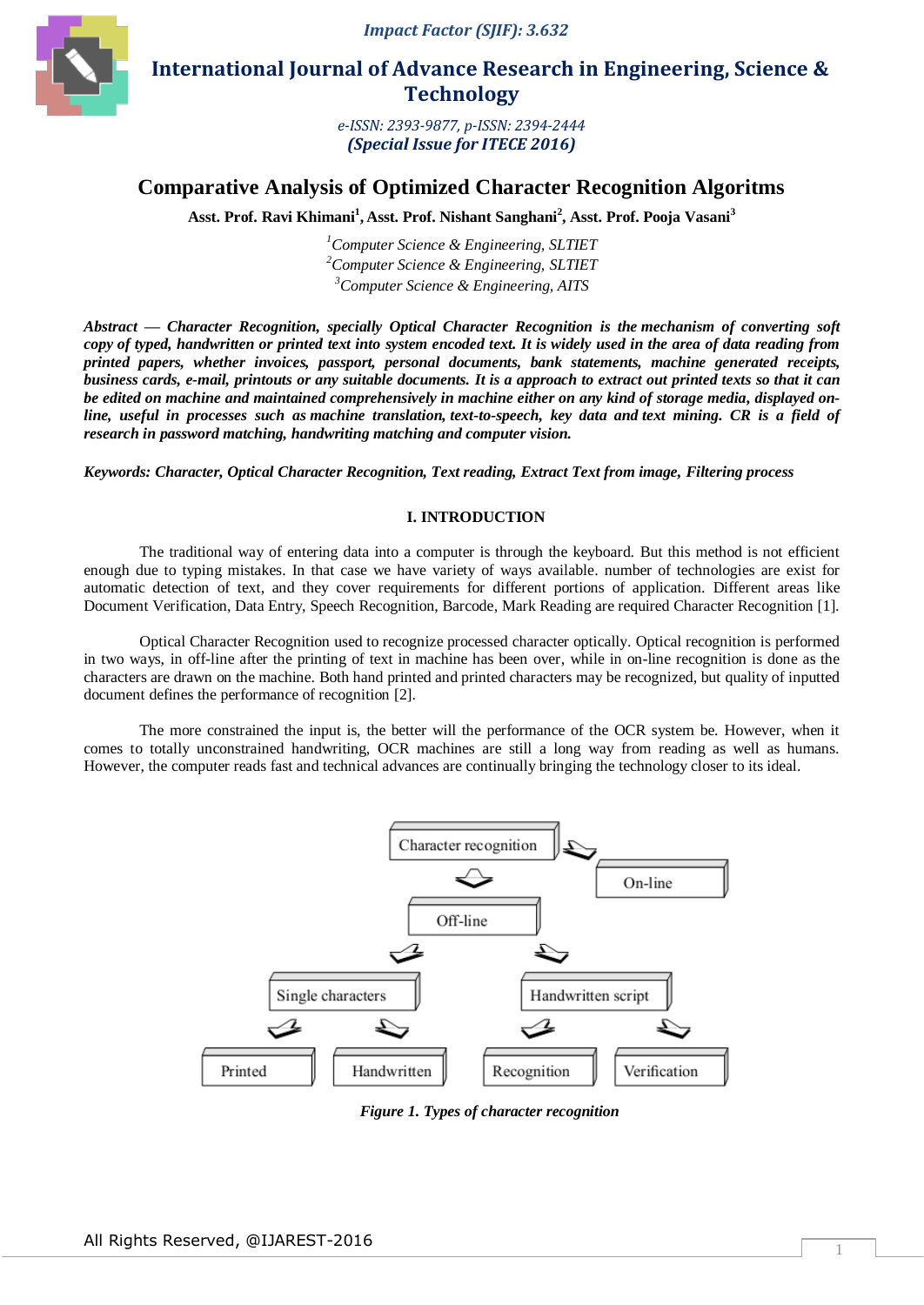#### **II. COMPONENTS IN OCR**

A typical OCR system consists of several components. In figure 2 a common setup is illustrated. The first step in the process is to digitize the analog document using an optical scanner. When the regions containing text are located, each symbol is extracted through a segmentation process. The extracted symbols may then be pre-processed, eliminating noise, to facilitate the extraction of features in the next step.



*Figure 2. Components of OCR*

The identity of each symbol is found by comparing the extracted features with descriptions of the symbol classes obtained through a previous learning phase. Finally contextual information is used to reconstruct the words and numbers of the original text. In the next sections these steps and some of the methods involved are described in more detail [3].

## **2.1. Optical scanning.**

Through the scanning process a digital image of the original document is captured. In OCR optical scanners are used, which generally consist of a transport mechanism plus a sensing device that converts light intensity into gray-levels. Printed documents usually consist of black print on a white background. Hence, when performing OCR, it is common practice to convert the multilevel image into a bi-level image of black and white. Often this process, known as thresholding, is performed on the scanner to save memory space and computational effort. The thresholding process is important as the results of the following recognition are totally dependent of the quality of the bi-level image. Still, the thresholding performed on the scanner is usually very simple. A fixed threshold is used, where gray-levels below this threshold is said to be black and levels above are said to be white. For a high-contrast document with uniform background, a pre-chosen fixed threshold can be sufficient. However, a lot of documents encountered in practice have a rather large range in contrast. In these cases more sophisticated methods for thresholding are required to obtain a good result.

The best methods for thresholding are usually those which are able to vary the threshold over the document adapting to the local properties as contrast and brightness. However, such methods usually depend upon a multilevel scanning of the document which requires more memory and computational capacity. Therefore such techniques are seldom used in connection with OCR systems, although they result in better images [1].

## **2.2. Location and segmentation.**

Segmentation is a process that determines the constituents of an image. It is necessary to locate the regions of the document where data have been printed and distinguish them from figures and graphics. For instance, when performing automatic mail-sorting, the address must be located and separated from other print on the envelope like stamps and company logos, prior to recognition. Applied to text, segmentation is the isolation of characters or words. The majority of optical character recognition algorithms segment the words into isolated characters which are recognized individually. Usually this segmentation is performed by isolating each connected component, that is each connected black area. This technique is easy to implement, but problems occur if characters touch or if characters are fragmented and consist of several parts. The main problems in segmentation may be divided into four groups:

- Extraction of touching and fragmented characters: Such distortions may lead to several joint characters being interpreted as one single character, or that a piece of a character is believed to be an entire symbol. Joints will occur if the document is a dark photocopy or if it is scanned at a low threshold. Also joints are common if the fonts are serif. The characters may be split if the document stems from a light photocopy or is scanned at a high threshold.
- Distinguishing noise from text: Dots and accents may be mistaken for noise, and vice versa.
- Mistaking graphics or geometry for text: This leads to non-text being sent to recognition.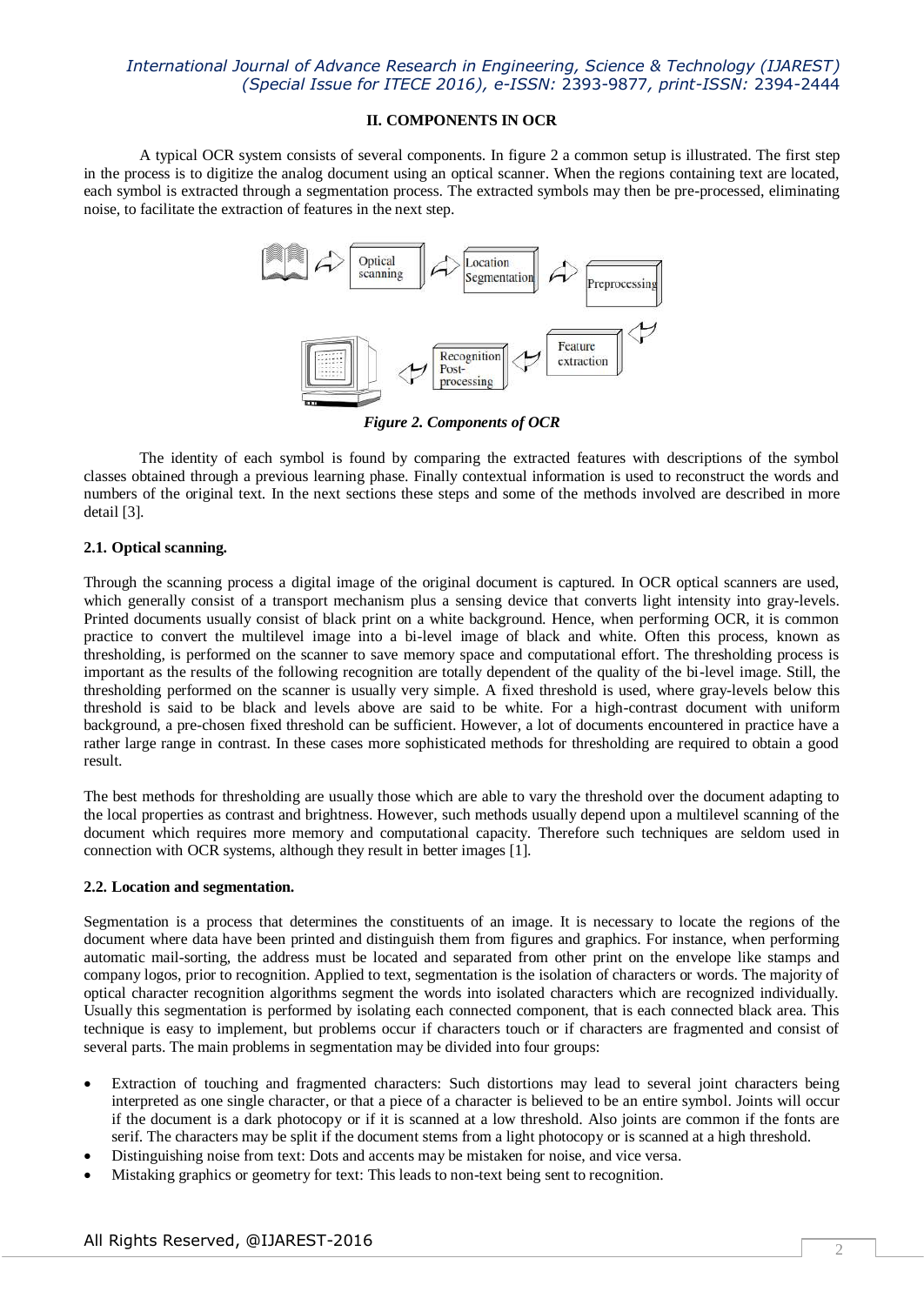Mistaking text for graphics or geometry: In this case the text will not be passed to the recognition stage. This often happens if characters are connected to graphics.

### **2.3. Pre-processing**

The image resulting from the scanning process may contain a certain amount of noise. Depending on the resolution on the scanner and the success of the applied technique for thresholding, the characters may be smeared or broken. Some of these defects, which may later cause poor recognition rates, can be eliminated by using a pre-processor to smooth the digitized characters. The smoothing implies both filling and thinning. Filling eliminates small breaks, gaps and holes in the digitized characters, while thinning reduces the width of the line. The most common techniques for smoothing move a window across the binary image of the character, applying certain rules to the contents of the window.

In addition to smoothing, pre-processing usually includes normalization. The normalization is applied to obtain characters of uniform size, slant and rotation. To be able to correct for rotation, the angle of rotation must be found. For rotated pages and lines of text, variants of Hough transform are commonly used for detecting skew [1].

#### **2.4. Feature extraction**

In these methods, significant measurements are calculated and extracted from a character and compared to descriptions of the character classes obtained during a training phase. The description that matches most closely provides recognition. The features are given as numbers in a feature vector, and this feature vector is used to represent the symbol.

## **2.4.1. Distribution of points**

This category covers techniques that extract features based on the statistical distribution of points. These features are usually tolerant to distortions and style variations. Some of the typical techniques within this area are listed below.

- Zoning: The rectangle circumscribing the character is divided into several overlapping, or non-overlapping, regions and the densities of black points within these regions are computed and used as features.
- Moments: The moments of black points about a chosen centre, for example the centre of gravity, or a chosen coordinate system, are used as features.
- Crossings and distances: In the crossing technique features are found from the number of times the character shape is crossed by vectors along certain directions. This technique is often used by commercial systems because it can be performed at high speed and requires low complexity. When using the distance technique certain lengths along the vectors crossing the character shape are measured.
- n-Tuples: The relative joint occurrence of black and white points (foreground and background) in certain specified orderings, are used as features.
- Characteristic loci: For each point in the background of the character, vertical and horizontal vectors are generated. The numbers of times the line segments describing the character are intersected by these vectors are used as features.



*Figure 3. Zoning*

#### **2.4.2. Transformations and series expansions**

These techniques help to reduce the dimensionality of the feature vector and the extracted features can be made invariant to global deformations like translation and rotation. The transformations used may be Fourier, Walsh, Haar, Hadamard, Karhunen-Loeve, Hough, principal axis transform etc.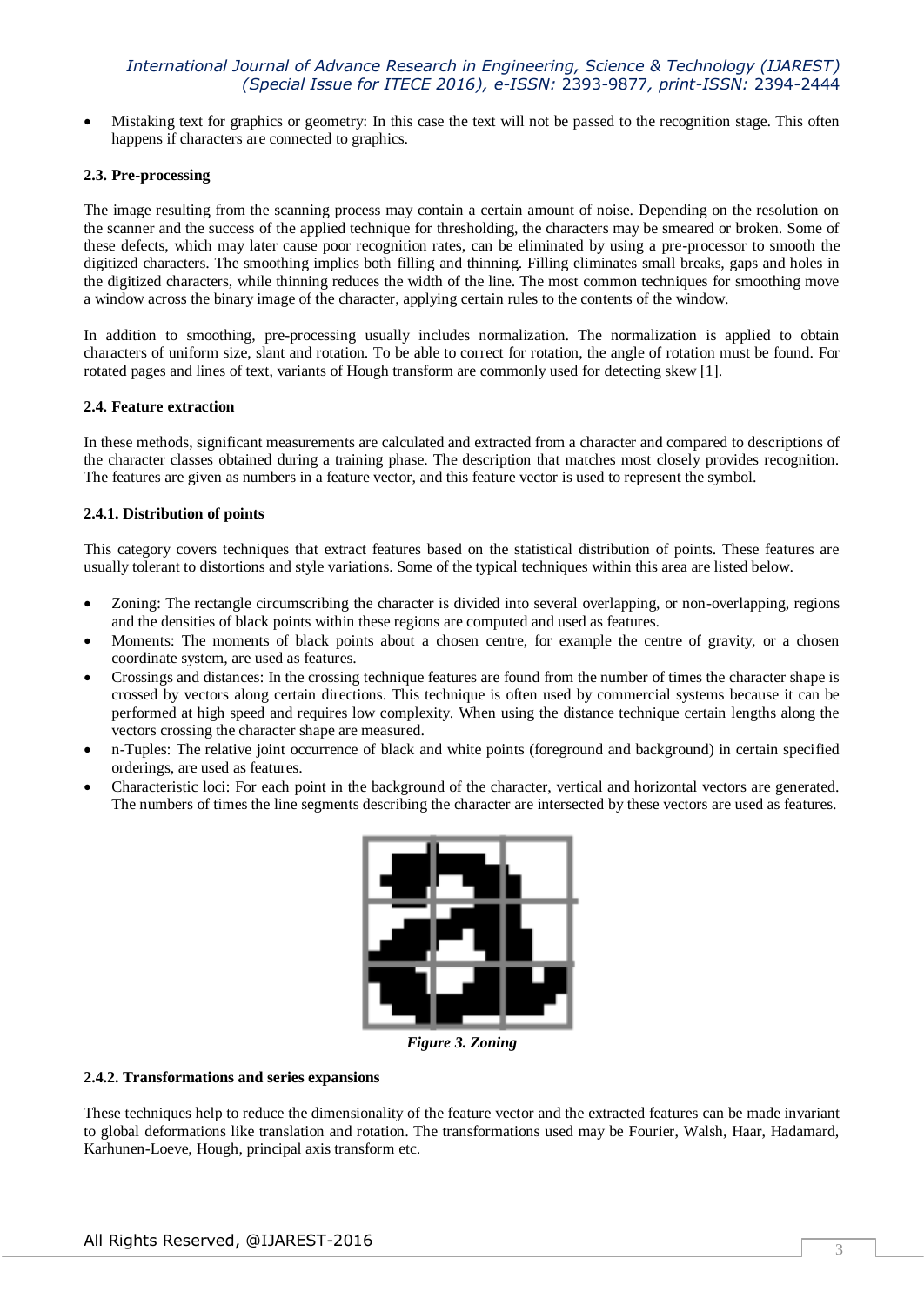#### **2.4.3. Structural analysis**

During structural analysis, features that describe the geometric and topological structures of a symbol are extracted. By these features one attempt to describe the physical makeup of the character, and some of the commonly used features are strokes, bays, end-points, intersections between lines and loops. Compared to other techniques the structural analysis gives features with high tolerance to noise and style variations. However, the features are only moderately tolerant to rotation and translation [9].



*Figure 4. Strokes extracted from capital letter F, H and N*

#### **2.5. Classification**

The classification is the process of identifying each character and assigning to it the correct character class. In the following sections two different approaches for classification in character recognition are discussed. First decisiontheoretic recognition is treated. These methods are used when the description of the character can be numerically represented in a feature vector. We may also have pattern characteristics derived from the physical structure of the character which are not as easily quantized. In these cases the relationship between the characteristics may be of importance when deciding on class membership. For instance, if we know that a character consists of one vertical and one horizontal stroke, it may be either an "L" or a "T", and the relationship between the two strokes is needed to distinguish the characters. A structural approach is then needed.

#### **2.6. Post Processing**

#### **2.6.1. Grouping**

The result of plain symbol recognition on a document is a set of individual symbols. However, these symbols in themselves do usually not contain enough information. Instead we would like to associate the individual symbols that belong to the same string with each other, making up words and numbers. The process of performing this association of symbols into strings, is commonly referred to as grouping. The grouping of the symbols into strings is based on the symbols' location in the document. Symbols that are found to be sufficiently close are grouped together. For fonts with fixed pitch the process of grouping is fairly easy as the position of each character is known. For typeset characters the distance between characters are variable. However, distance between words is usually significant larger than the distance between characters, and grouping is therefore still possible. The real problems occur for handwritten characters or when the text is skewed.

#### **2.6.2. Error detection and correction**

Up until the grouping each character has been treated separately, and the context in which each character appears has usually not been exploited. However, in advanced optical text recognition problems, a system consisting only of singlecharacter recognition will not be sufficient. Even the best recognition systems will not give 100% percent correct identification of all characters, but some of these errors may be detected or even corrected by the use of context. There are two main approaches, where the first utilizes the possibility of sequences of characters appearing together. This may be done by the use of rules defining the syntax of the word, by saying for instance that after a period there should usually be a capital letter. Also, for different languages the probabilities of two or more characters appearing together in a sequence can be computed and may be utilized to detect errors. For instance, in the English language the probability of a "k" appearing after an "h" in a word is zero and if such a combination is detected an error is assumed.

Another approach is the use of dictionaries, which has proven to be the most efficient method for error detection and correction. Given a word, in which an error may be present, the word is looked up in the dictionary. If the word is not in the dictionary, an error has been detected, and may be corrected by changing the word into the most similar word. Probabilities obtained from the classification, may help to identify the character which has been erroneously classified. If the word is present in the dictionary, this does unfortunately not prove that no error occurred. An error may have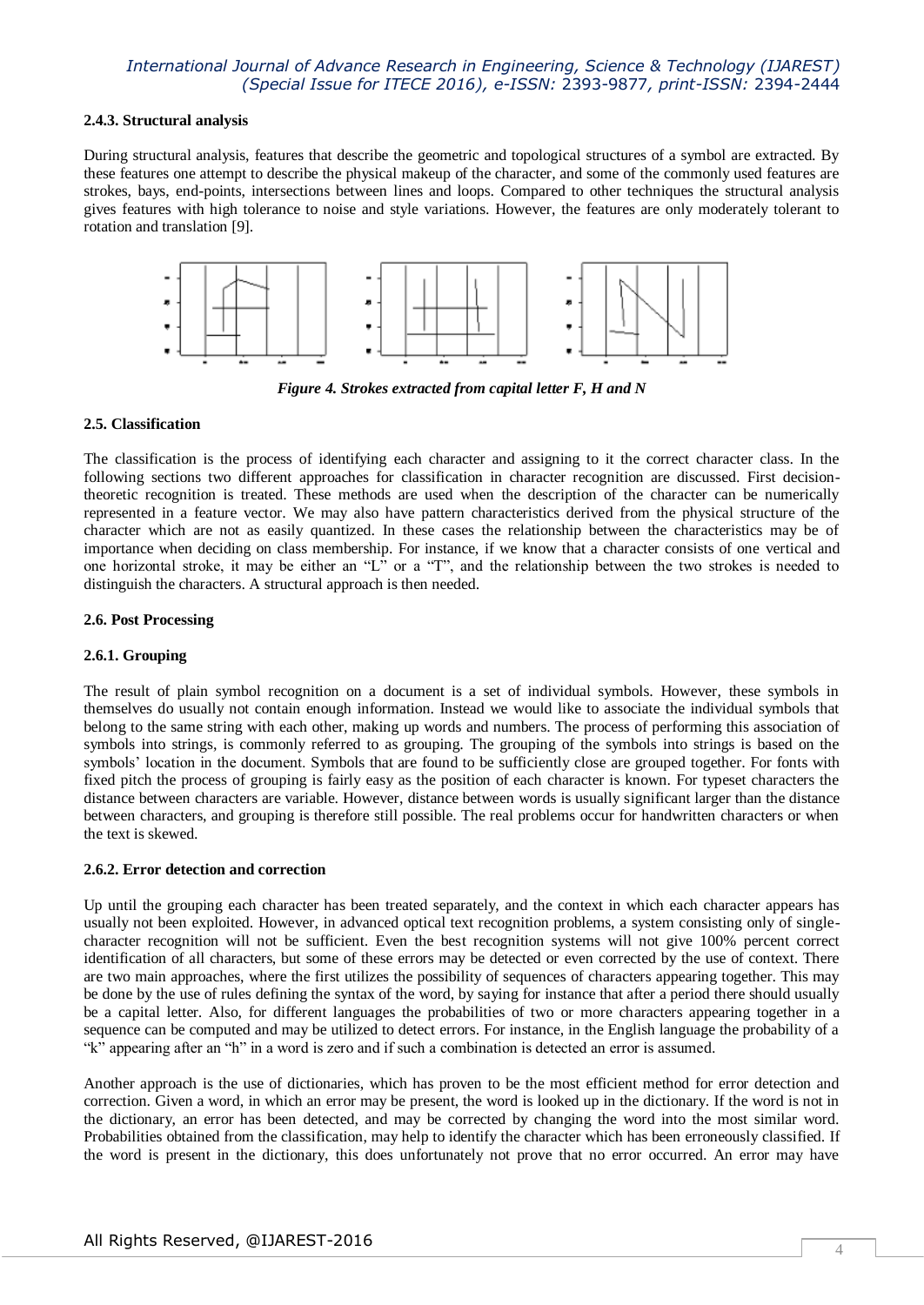transformed the word from one legal word to another, and such errors are undetectable by this procedure. The disadvantage of the dictionary methods is that the searches and comparisons implied are time-consuming.

#### **III. COMAPIRITIVE ANALYSIS**

#### **3.1. Character Recognition using Feature Extraction**

Feature extraction method is applied on handwritten recognition based on the candidate search and elimination technique. The initial candidates for recognition are found by applying by zoning method on input glyphs. it's propose cavities as a structural approach suited specifically for Telugu script, where cavity vectors are used to prune the candidates by zoning. It gives the 100% features and cavity features of the input dataset. it's propose an improved and robust recognition strategy which first uses the pixel distributions of the script and later exploits the structural information of Telugu orthography. It uses three techniques.

First is Zoning, For a candidate search this method uses pixel density measurement distribution in different zones of the input glyph as a feature vector. First the input glyph is broken into zones by super-imposing a grid and then the percentage of the number of foreground pixels. A codebook of this feature vector is pre-computed from the training set. The feature vector of the input glyph is computed and searched in the codebook to obtain k nearest neighbors. The distance measure is Euclidean Distance between the feature vectors. The search concludes if a unique match is produced after pruning. If the search does not select an unique candidate, then the remaining candidates are passed to the next stage. This method is invariant under linear scaling as the percentage of pixels is unaffected by scaling. The present candidate search technique promises low computationally complexity. The main component of time complexity

Second is Cavity Based Structural Analysis, Cavities are used as structural features in our recognition. The existence and position of these cavities is a structurally distinguishing feature. They use cavities since they provide discrimination between glyphs which are could be very confusing for recognition. Cavities are detected by generating a contour of the glyph and performing connected component detection on the contour image, since cavities get disconnected from outer boundary in a contour image.

Third one is Normalization and Template Matching. Template matching only if the previous stage doesn't conclude the search. This stage has two stages internally. The first stage is the nonlinear. Normalization stage where image scaling is performed based on the image features such as projection profiles or crossing counts [5].

#### **3.2. CR using Statistical and Background Directional Distribution Features**

In this method of Background Directional Distribution Feature, a novel approach is used some statistical features like zonal density, projection histograms (horizontal, vertical and both diagonal), distance profiles (from left, right, top and bottom sides). In addition with above features, background directional distribution (BDD) features are also considered to recognize character pattern with depth. It must have sample database that is enough to identify specific characters according to the feature specified. With near about 200 samples for each character in alphabet with digits must be collected from different writers with different features. These samples are pre-processed and normalized to specific size like 32\*32 sizes. SVM, K-NN and PNN classifiers are used for classification. The performance comparison of features used in different combination with different classifiers is presented and analyzed. It should take more time, because every character are compared feature by feature with the samples that were collected previously. During comparison it maintains information about the best match from the sample and at the end it gives the best sample match with the inputted text. It generally used in Handwritten data matching [6].

## **3.3. CR using Template Matching**

Optical Character Recognition by using Template Matching is a system prototype that useful to recognize the character or alphabet by comparing two images of the alphabet. The objectives of this system prototype are to develop a prototype for the Optical Character Recognition (OCR) system and to implement the Template Matching algorithm in developing the system prototype. This system prototype has its own scopes which are using Template Matching as the algorithm that applied to recognize the characters, characters to be tested are alphabet  $(A - Z)$ , grey-scale and bit-map (bmp 2bit depth) images were used with Times New Roman font type, using bitmap image format with 240 x 240 image size and recognizing the alphabet by comparing between two images. The purpose of this system prototype is to solve the problem in recognizing the character which is before that it is difficult to recognize the character without using any techniques and Template Matching is as one of the solution to overcome the problem.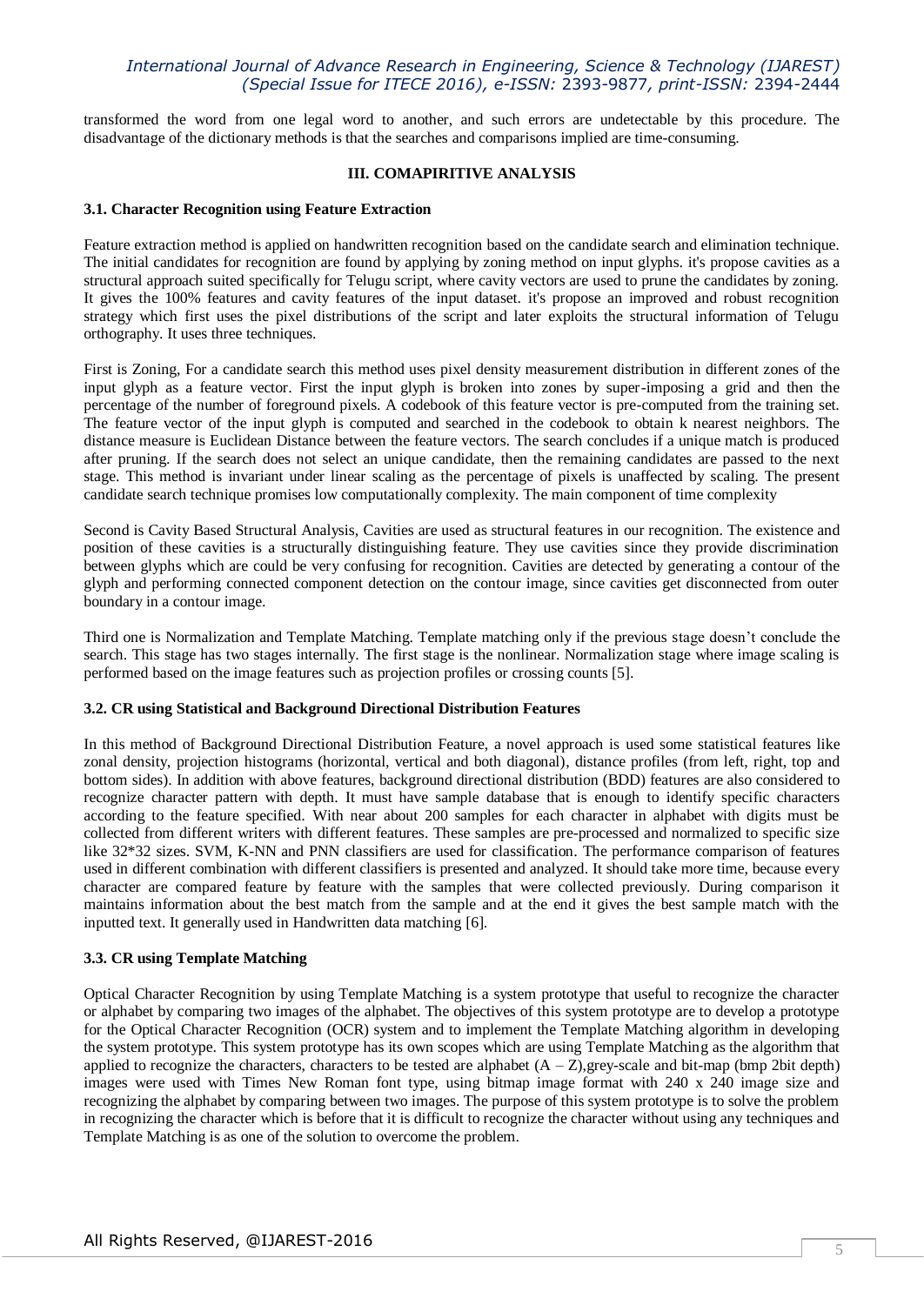Matlab R2006a is the software tool that was used in developing the system prototype. There are a few processes that were involved in this system prototype. The processes are starting from the acquisition process, filtering process, threshold the image, clustering the image of alphabet and lastly recognize the alphabet. All of these processes are very important to get the result of recognition after comparing the two character images. The value of the data that was entered will be extracted from the images, comprising letters. Each character was automatically selected and threshold using methods previously described. This process involves the use of a database of characters or templates. There exists a template for all possible input characters. For recognition to occur, the current input character is compared to each template to find either an exact match, or the template with the closest representation of the input character. They use the filtering image and thresholding to filter the image [7].

It has disadvantage that, we must have alphabets as sample images to compare each font type, that makes our database lengthy and complicated. And also it increases time to find out exact match of alphabet. Along with that it can't recognize if text is drawn as image with shading and designs in the image. we must need to use different methods to remove such shades and designs from the image to perform Template matching process.

#### **3.4. Character recognition without segmentation**

A new method for Character Recognition as a part of knowledge based word interpretation model. This new method is based on the recognition of sub-graphs homeomorphism to previously defined prototypes of characters. Gaps in between characters are identified as potential parts of characters by implementing a variant of the notion of relative neighborhood used in computational perception. In the system, each sub-graph of strokes that matches a previously defined character prototype is recognized anywhere in the word even if it corresponds to a broken character or to a character touching another one. The characters are detected in the order defined by the matching quality. Each sub-graph that is recognized is introduced as a node in a directed net that compiles different alternatives of interpretation of the features in the feature graph. A path in the net represents a consistent succession of characters in the word. The method allows the recognition of characters that overlap or that is underlined. A final search for the optimal path under certain criteria gives the best interpretation of the word features. The character recognizer uses a flexible matching between the features and a flexible groping of the individual features to be matched. Broken characters are recognized by looking for gaps between features that may be interpreted as part of a character. Touching characters are recognized because the matching allows nonmatched adjacent strokes [10].

This method has advantage for finding out text from the images which has broken characters or characters along with shades or designs, because without segmentation, we need to create sub-graph for each character according to matching quality. And after creating best qualitative sub-graph, character has been identified by model.

## **3.5. Character recognition using optimization algorithm**

A new method of optical character recognition using hierarchical optimization algorithms. it this technique, a new algorithm is described, which is based on the pattern character recognition algorithms and uses hierarchical optimization. The better recognition results obtained using the proposed algorithm give us a confirmation of a better aptitude of the approach for the industrial environment. The main problem with text recognition is distorted and noisy characters in image. To solve this problem, they use two approaches; one is remove distortion of recognized character. And another one is consistent change in pre-processing filters setting and analyze the result with previous results. Both increase recognition time. So, hierarchical probabilistic matching is used. In which, first is only some part of possible template position compared with character image. Second is resolution of templates and search fields turn by turn changed. This method helps to decrease the search area dynamically and increase the velocity. It uses the translation, scaling, rotation operations on character and template. The main idea of this method is, the image recognized using pre-processing using filters with different parameters. One important step is quality criterion calculation which represents quality of template. The distortion and noise carried out using the quality criterion calculation procedure. To increase recognition accuracy by comparing template with recognized character, the steps are modified, like, change in resolution, search area modification, quality criterion modification. This method uses optimization methods based on patterns with different resolution [11].

In this, pre-processing takes too much time to compare or extract characters from images. Then comparison is done portion by portion of character image. To read text from defective documents, this method has best approach compared.

## **VI. COCLUSION**

After analyzing performance of each methods for different-different type of documents, time and quality are the parameters are needed to identify which method is better. For non-readable documents optimizing algorithm method